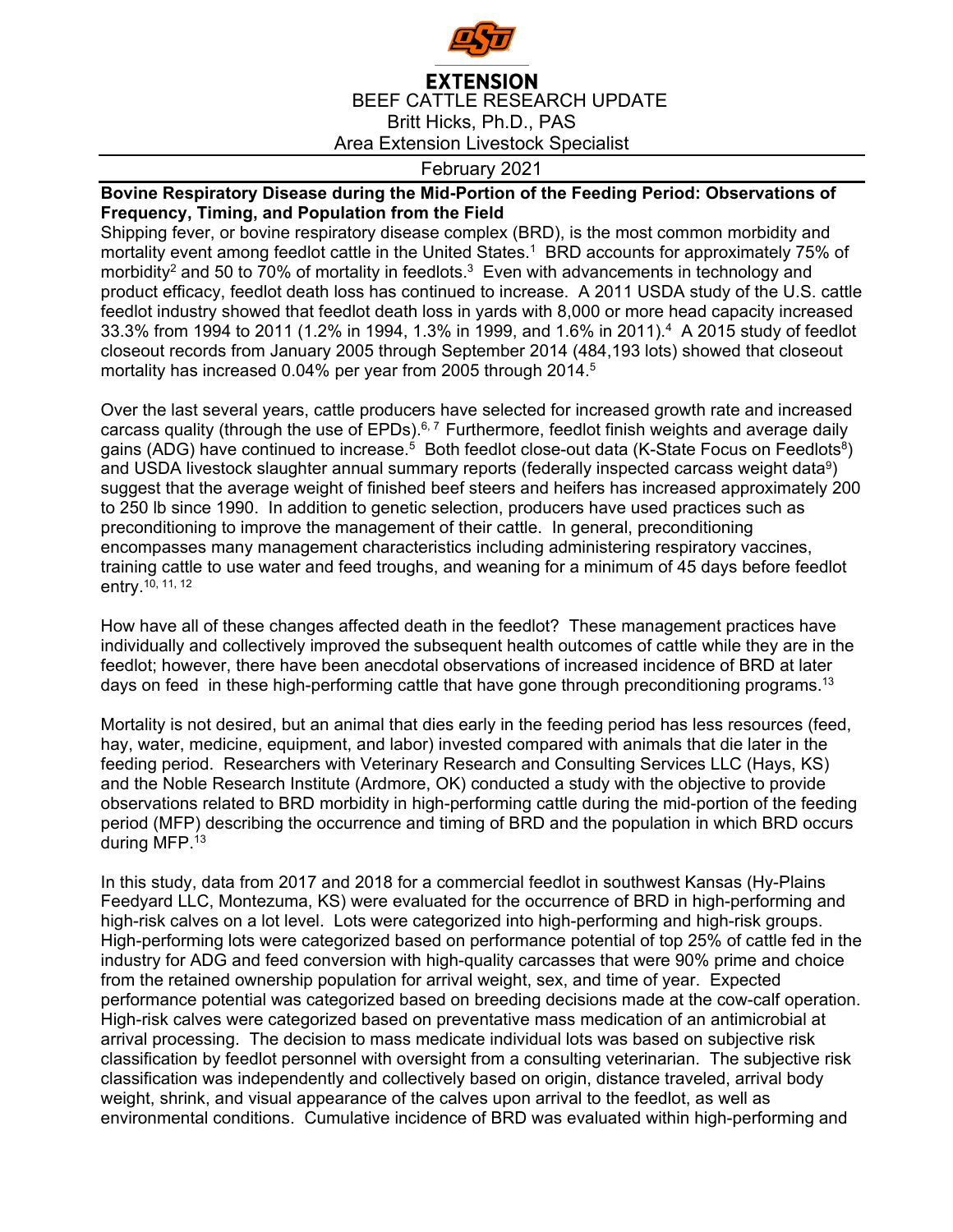high-risk categories. Additional data came from high-performing calves from Noble Research Institute cooperators' cattle from 2 separate feedlots (one in Kansa and one in Texas).

These researchers reported that there was a significant interaction (P < 0.01) between days on feed (DOF) and classification status on cumulative BRD incidence (Figure 1). The actual average cumulative incidence for BRD in the high-performing group and in the high-risk group was 12.8% (range 2.8 to 36.1%) and 15.1% (range 1.0 to 54.1%), respectively. Overall mortality in the highperforming category and in the highrisk category was 2.54% (range 0 to 7.14%), and 4.83% (range 0 to 26.78%), respectively. The authors noted that all calves included in the high-performing group were preconditioned and received a minimum of one modified-live viral vaccine and *Mannheimia haemolytica* vaccine before shipment to the feedlot.

These researchers also reported that the inflection point of increased BRD morbidity for the high-risk and highperforming groups occurred at 7 and 45 days on feed (DOF), respectively (Figure 2). They further noted that this data provide evidence for the population where BRD occurs during the mid-portion of the feeding period (MFP). They defined MFP BRD as incidence for BRD occurring between 45 and 120 DOF based on temporal patterns of BRD. The cumulative percentages of BRD for the highperforming and high-risk categories at 45 DOF were 33.7 and 67.2%, respectively. These results indicate that BRD occurs later in the feeding period for high-performing cattle compared with high-risk cattle.





Traditionally, it is believed that once cattle reach 30 to 45 DOF, the bulk of morbidity has already occurred. However, this data suggest that high-performing cattle appear to break with respiratory disease later than traditional morbidity patterns.

It was reported that the cumulative BRD incidence for the Noble Research Institute cooperators from the Kansas feedlot and Texas feedlot had an earlier onset of BRD morbidity observed descriptively to the high-performing group. At 45 DOF, 69.2 and 78.0% of the morbidity had already occurred for